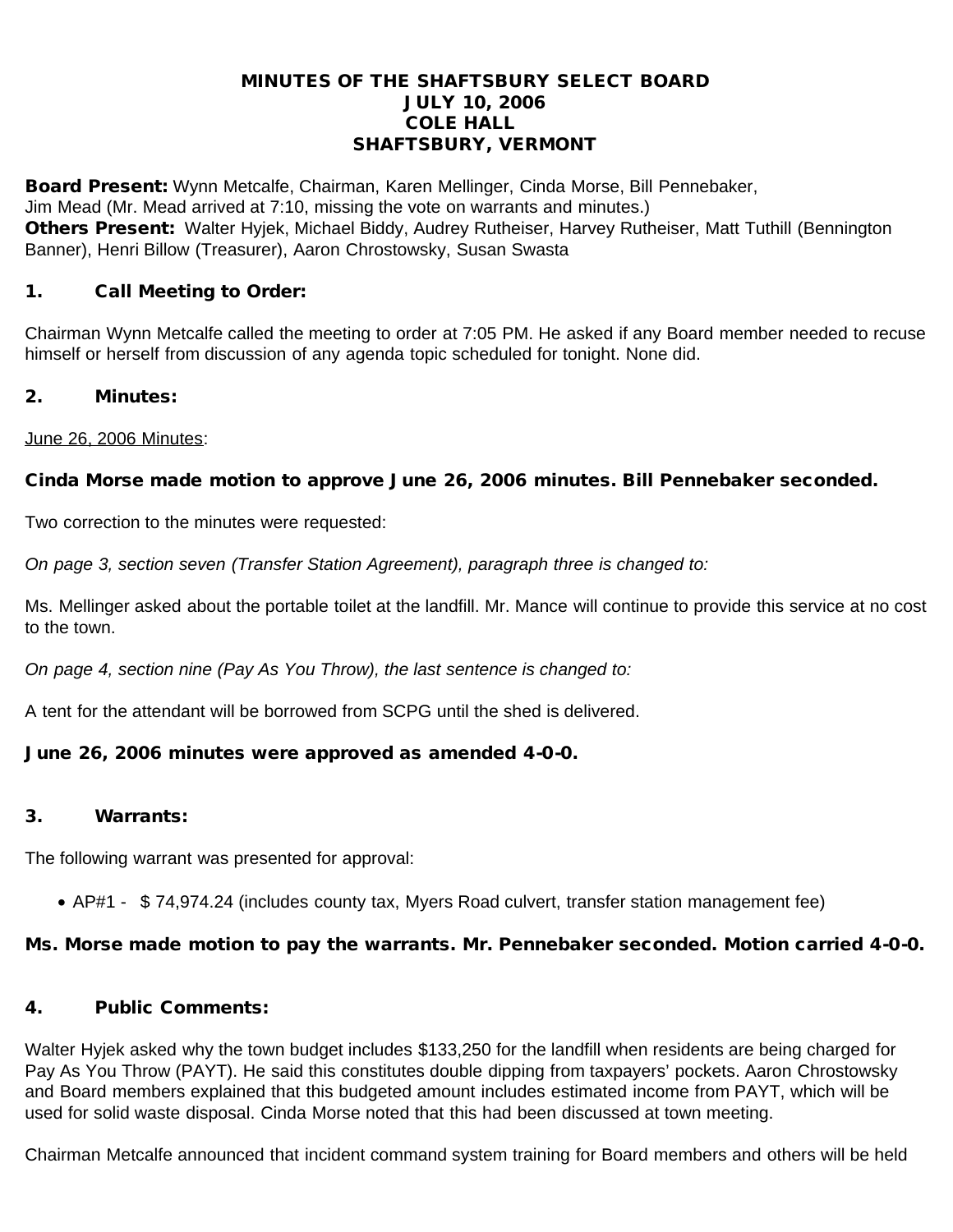this Thursday from 6:00 to 9:00 PM at the firehouse.

He reported that there had been a committee meeting to plan for the upcoming street dance, which will take place on August 26. The 1950's themed event will feature a dance contest, costume contest, and a DJ. The dance will start with kids' activities at 4:00 PM and run until 10:30 PM. Church Street and part of Cleveland Avenue will be closed, and a large tent will be available in case of rain. Publicity is being planned. There will be another committee meeting on Thursday, July 20.

# 5. Municipal Planning Grant:

Chris Williams, head of the Shaftsbury Planning Commission discussed the municipal planning grant awarded by the state. The \$15,000 grant will be used to study abandoned lands from gravel excavation; in order to achieve a clearer understanding of who owns these tracts, how big they are, and what possible uses there may be for them, and whether any zoning changes are suggested. The Planning Board feels that these tracts have the potential to attract undesirable low end industry. While the town plan includes a goal to reclaim the lands, nothing has ever been done toward this end, and this study will start the process.

Mr. Williams stated that two good bids have been received, from SVE Associates of Vermont, and from Vincent Gutlow of Williamstown, Massachusetts. The Planning Board concluded that the SVE bid is the better choice, even though \$400 higher, because of the firm's wide range of specialists with expertise in many areas and its practical understanding of Vermont land use. In accordance with town purchasing policy, Select Board approval is required.

### Ms. Morse made motion to approve the bid of SVE Associates for the municipal planning study. Mr. Pennebaker seconded.

Karen Mellinger brought up a phone call she had received from a town employee regarding possible issues involved with the use of GIS mapping in the study. Chairman Metcalfe explained that this has to do with the fact that the town maps don't match up with maps produced by the GIS system. GIS is becoming the standard, and the Bennington County Regional Commission (BCRC) recommends that towns adopt it so that all maps are standardized. Since conversion to the GIS system will eventually need to be done, Chairman Metcalfe suggested that GIS specialist Jim Henderson comes in to do a presentation on it.

Mr. Williams noted that the Planning Commission has a vacancy, and asked the Select Board to help find a fifth member.

# The motion to approve the SVE bid for the municipal planning study passed 5-0-0.

### 6. Rutheiser Presentation:

Harvey Rutheiser stated that there are several pieces of correspondence between Jeff Boudreau of the Agency of Natural Resources (ANR) and Trevor Mance of TAM from earlier in the year, but that no one on the Select Board seems to know about this. The correspondence concerns the use of crushed glass as piping bed by TAM without the permission of the Waste Management Division. Mr. Rutheiser asked that three letters be entered into the record. (The text of the letters is included with these minutes as Appendices A, B, and C.)

Mr. Rutheiser asked why no one on the Board knew about these letters, even though Jim Mead is mentioned in one of them. Mr. Mead stated that he does not recall the conversation referred to in the letter of February 6, 2006. He does not think it would be in his jurisdiction to classify glass, and said that if he had done so, then he misspoke.

Chairman Metcalfe stated that the Board allows groups that have specific responsibilities to deal with them, and has a hands-off policy. In this case, the Board received the correspondence, but the state was responsible and took care of the situation.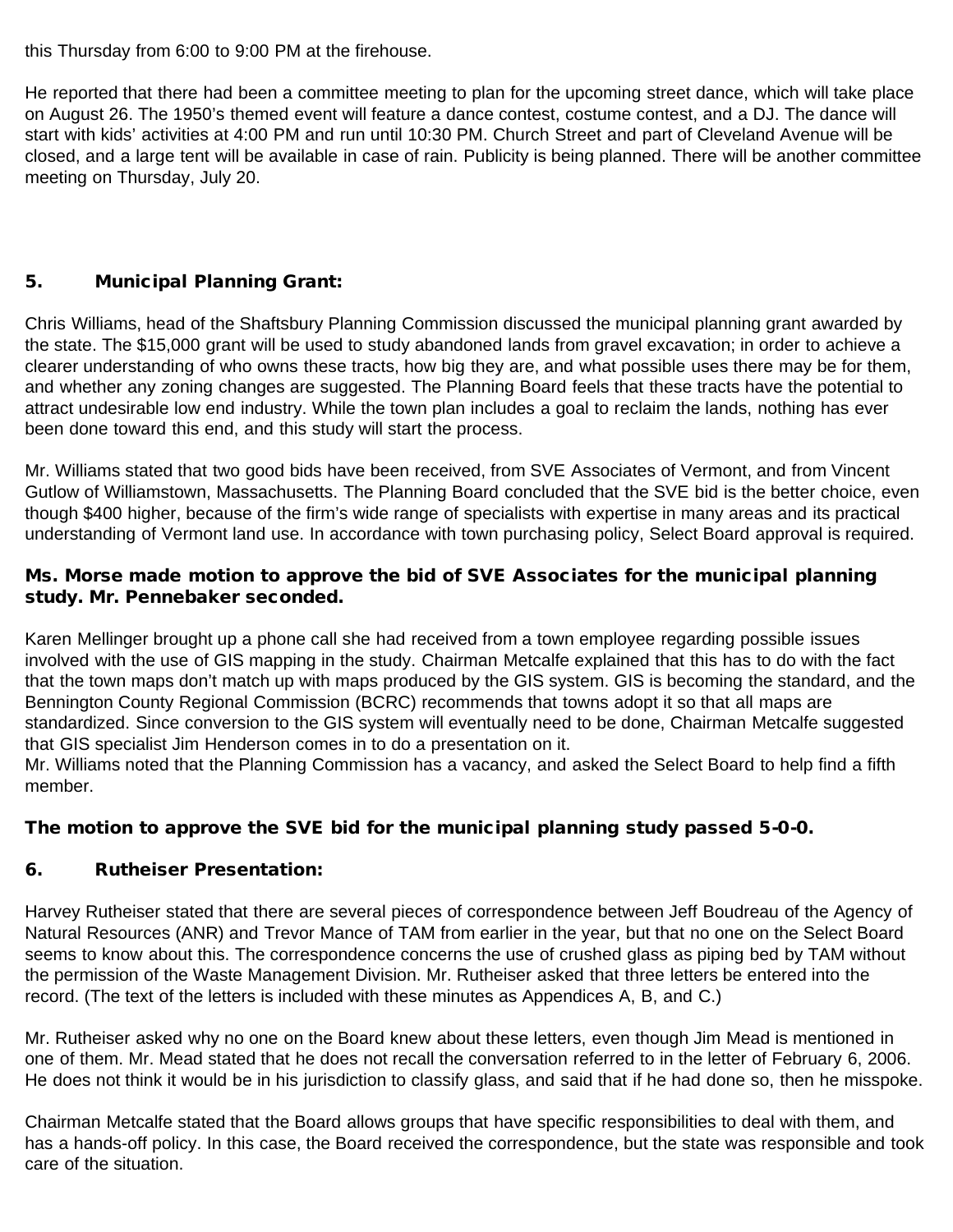Mr. Rutheiser said that he would hope that the Board would want to have some knowledge of what was going on, and asked if Board members had seen the letters. It was unclear whether or not Board members had seen the letters. Chairman Metcalfe and Mr. Chrostowsky said that they had. Ms. Mellinger said that she had not. Ms. Morse said that it was possible she had read them and concluded that the state was handling the matter. She noted that the Board does not keep tabs on area businesses, and that it is not part of its job to do so.

Mr. Rutheiser said he could not understand why this matter, which was a hot issue, would not have been considered important to discuss by the Board. Audrey Rutheiser stated that they had asked the state to send someone down to watch the procedure correcting the problem, which the state did with reluctance. She also noted that ANR had been missing one of the TAM letters. She expressed concerns about contamination of the landfill by the glass.

Mr. Pennebaker said that he was disturbed that the state had not planned to send someone to inspect and that it had required a citizen request. He stated that if something like this comes up in the future the Select Board could delegate it to a subcommittee if it was not sure it was important enough to take up.

Ms. Mellinger said that she had not received copies of these letters and that she would have been interested in the matter.

Ms. Rutheiser noted that ANR is not a big operation, and has only one person covering southern Vermont. If there is no local enforcement, she is concerned about what will happen in the future when problems arise. Mr. Rutheiser asked the Board to give this some thought.

## 7. Transfer Station:

Mr. Chrostowsky commented on how the new PAYT system is working out. He reported that Treasurer Henri Billow has set up a night deposit so that the landfill attendant, Joe Bamford, can drop off PAYT funds. Mr. Bamford submits a daily report when he turns in the \$50 cash kept on hand and the leftover stickers.

The town has been selling close to 1000 stickers on Tuesdays and Thursdays, even more on Saturdays. The stickers are kept in the Cole Hall vault. There has been one cash discrepancy of \$14, but this will be a matter of concern only if it becomes a regular occurrence. Mr. Chrostowsky said that there had been lots of activity in the town office last week, but it dying down this week. He is planning signage for the transfer station and will send Board members a memo on this.

Michael Biddy stated that someone had told him that he had been required to have only one sticker each for oversized bags. Mr. Pennebaker noted that they may have been unusually light bags, but if not, this was probably an error. In his view, the system was running pretty well and stickers seemed to be matching bags.

### 8. Landfill Update:

Mr. Chrostowsky reported that town attorney Rob Woolmington has looked at the landfill closure contract and thinks that it is fairly good. He had some questions which have been addressed.

Ms. Rutheiser had a question concerning whether the host town agreement takes priority over the ANR in determining whether weight slips are to be handwritten or computerized. She said that the state permits handwritten slips. Chairman Metcalfe replied that the host town agreement overrules the ANR.

Mr. Pennebaker had not received a copy of the contract and wanted to have a chance to read it before deciding. Chairman Metcalfe asked that Board members get back to Mr. Chrostowsky with any issues right away, so that on Monday the Board will be voting on a finalized form.

Mr. Pennebaker noted that the contract does not mention screening of soils or the price if screening is required.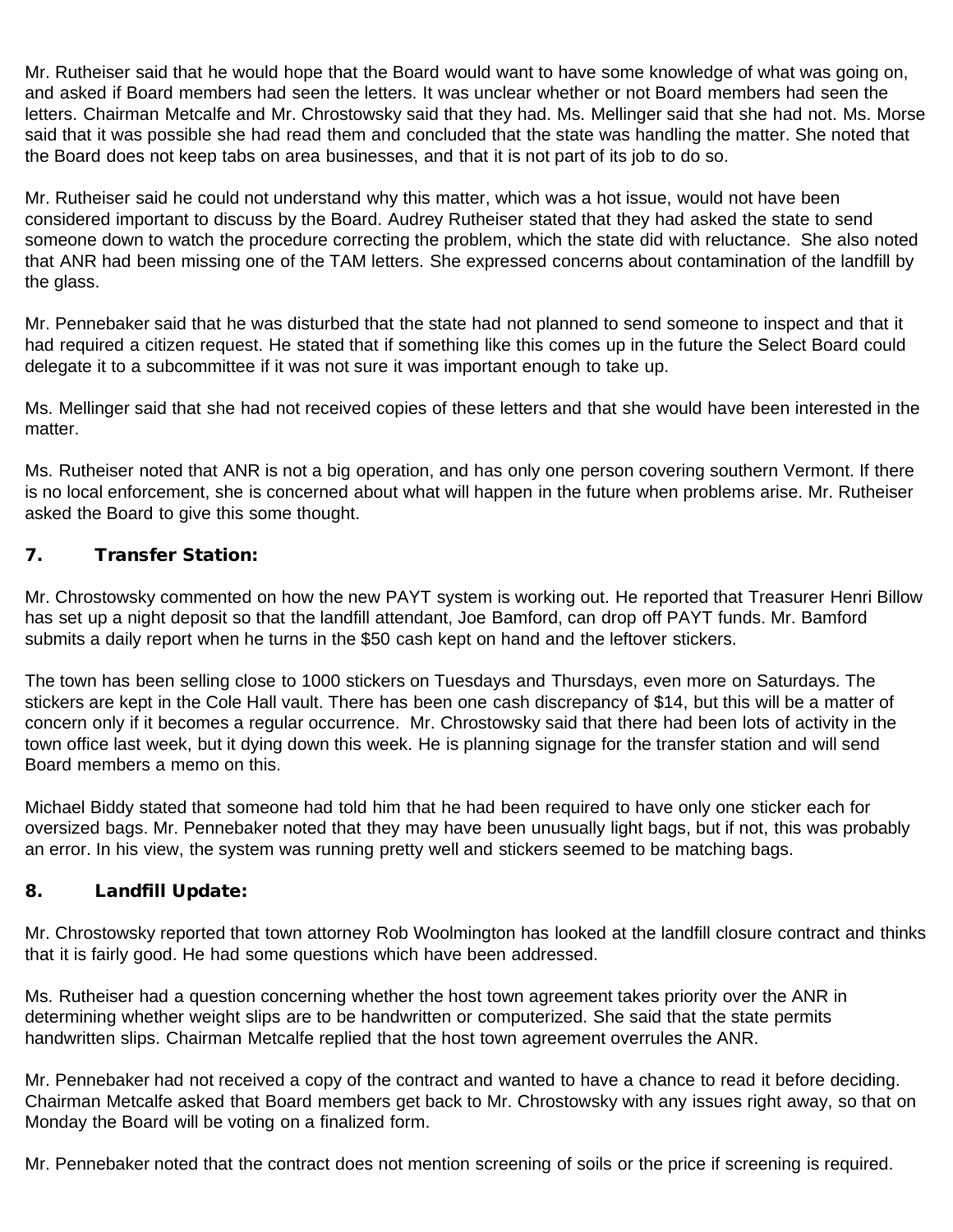Rifenberg has suggested using soil at the edge of the landfill, which would be cheaper for them because it is closer to transport, but more expensive for the town because it would require screening. Rifenberg would also get free swale material from the screening process if this material were used. The Board should make sure the contract includes proper tradeoffs if material needing screening is used.

Ms. Billow asked if she should renew the certificate of deposit for landfill closure funds for another thirty days, and Chairman Metcalfe replied that she should.

Mr. Chrostowsky said that he has been in touch with the state concerning landfill closure grant funds. The town will receive the funds as a reimbursement, and must file an application for the money.

#### 9. Other Business:

Ms. Mellinger asked about the ANR letter to Mr. Woolmington concerning the town's violation of its trash tonnage. Nothing is decided at this point, and Mr. Woolmington will report back to the Board when the process is further along. Mr. Pennebaker noted that whatever fine the town ends up paying will be required by the state to be used for a supplemental environmental project. The town will need to come up with a project.

Ms. Mellinger asked Mr. Chrostowsky if he has been in touch with the state on the sidewalk grant, and he said that he has not. She stated that it is time to get in touch with the state and get the process started.

Mr. Mead reported on a problem caused by resetting of a culvert on Cold Spring Road, which resulted in water and gravel being dumped onto the lawn of Tom and Kathy Vachon. It also caused a drainage line that runs under the Vachon's lawn to become blocked. Mr. Vachon had asked Road Foreman Ron Daniels to let him know before the culvert work was done, but the road crew had not done so. (Mr. Daniels is on vacation.)

Mr. Mead said that he thinks that Timmy should go to their property and remove the gravel from their lawn. It might be possible to clean out the drainage line by forcing water through it. Mr. Chrostowsky will check with the fire chief about this. It might also be possible to use a snake. Mr. Mead will talk to Timmy.

Chairman Metcalfe stated that all Board members had received a copy of an evaluation form for Mr. Chrostowsky. He asked them to please work on their evaluation.

Chairman Metcalfe reported that mowing is going pretty well.

Mr. Mead observed that the town must be saving money on calcium chloride, and Mr. Chrostowsky confirmed that this is true.

Mr. Biddy stated that he had been informed by Zoning Administrator Tony Zazzaro that he is required to ask the Select Board for a copy of the Development Review Board (DRB) meeting tape recording. Chairman Metcalfe said that there is no reason why a copy of the tape cannot be made available to Mr. Biddy, and asked Mr. Chrostowsky to talk with Mr. Zazzaro about making a copy of the tape.

#### Ms. Morse made motion to adjourn at 8:30 PM. Motion carried unanimously. Meeting adjourned at 8:30 PM.

Respectfully Submitted, Susan M. Swasta

[APPENDIX A] Waste Management Division 103 South Main Street West Building Waterbury, VT 05671-0404 FAX 802-241-3296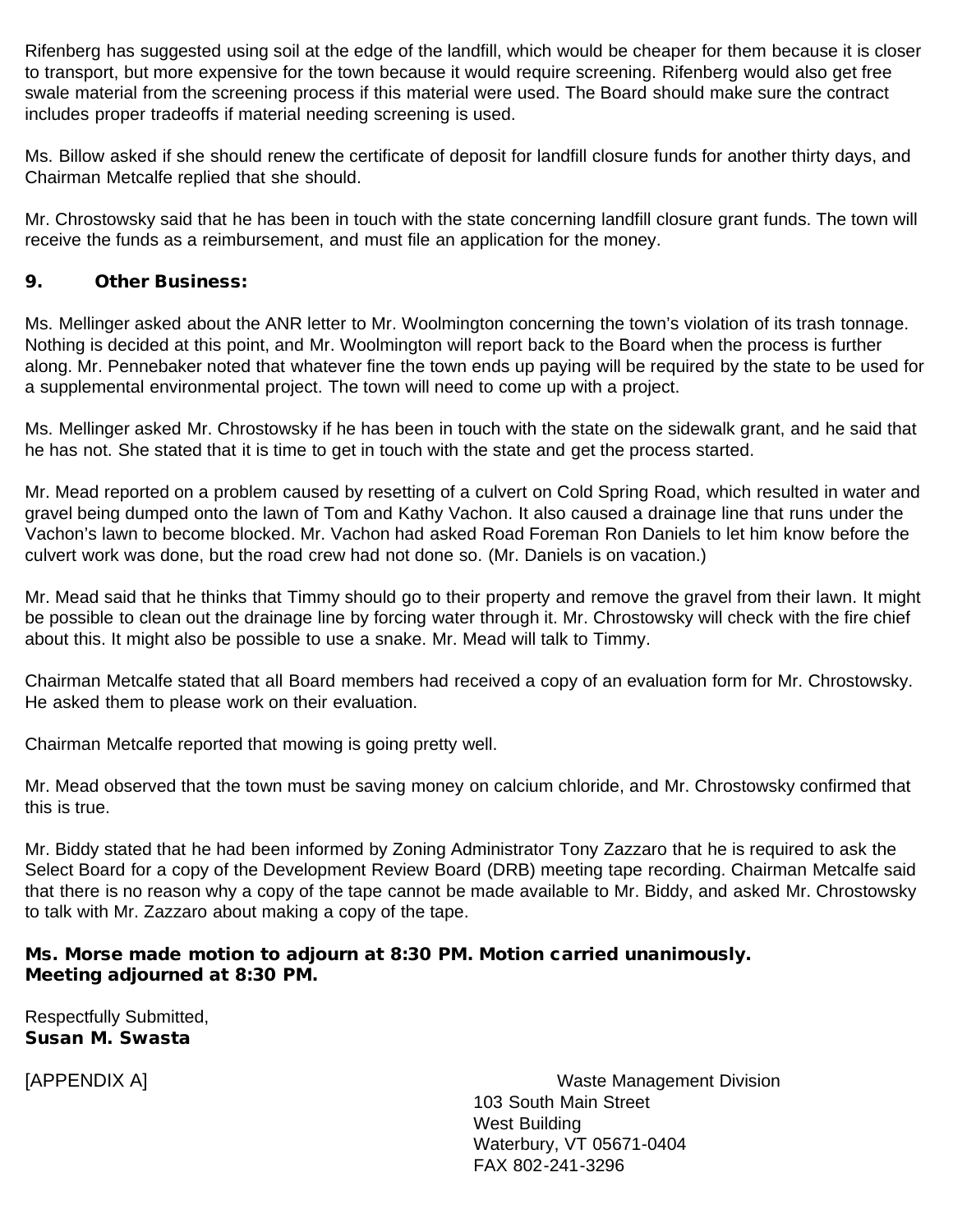TEL 802-241-3888

January 31, 2006

Mr. Trevor Mance TAM, Inc. 217 Holliday Drive Shaftsbury, VT 05262

Dear Trevor:

It has come to the Program's attention that you have used Processed Glass Aggregate (PGA) as pipe bedding at your proposed North Road transfer station site, and you have confirmed this to be the case.

Glass that has been satisfactorily processed into a marketable, useable product is considered to be a recycled commodity and is then not subject to the Solid waste Management Rules. Acceptable PGA comes from glass of a known quality, is processed to a "safe" shape, screened to remove the non-glass fraction, and is sized to substitute for a specific type of aggregate. I have enclosed the Program's policy on PGA, which explains the specifications and allowed uses.

Regarding the PGA that was used at North Road site, please respond to the following questions in writing prior to February 15, 2006:

1. What was the origin of the PGA?

 2. Specifically, how was the glass processed? Do you know if processed in a glass crusher, screened, and sized?

- 3. What was the quantity of PGA used?
- 4. How was the PGA placed? (Around the pipe? How thick?)

What, if any, action that the Program requires will be contingent on the forthright information that you provide. Please call me if you have any questions on this letter, or call Buzz Surwilo at 241-3481 with questions regarding PGA.

Sincerely,

Jeff Bourdeau Certification and Compliance Section

C: Shaftsbury Selectboard

: Barb Schwendtner, SWMP

[APPENDIX B] Waste Management Division 103 South Main Street West Building Waterbury, VT 05671-0404

February 6, 2006

Dear Jeff,

The following letter is a response to your letter dated January 31, 2006 in regards to the use of glass as pipe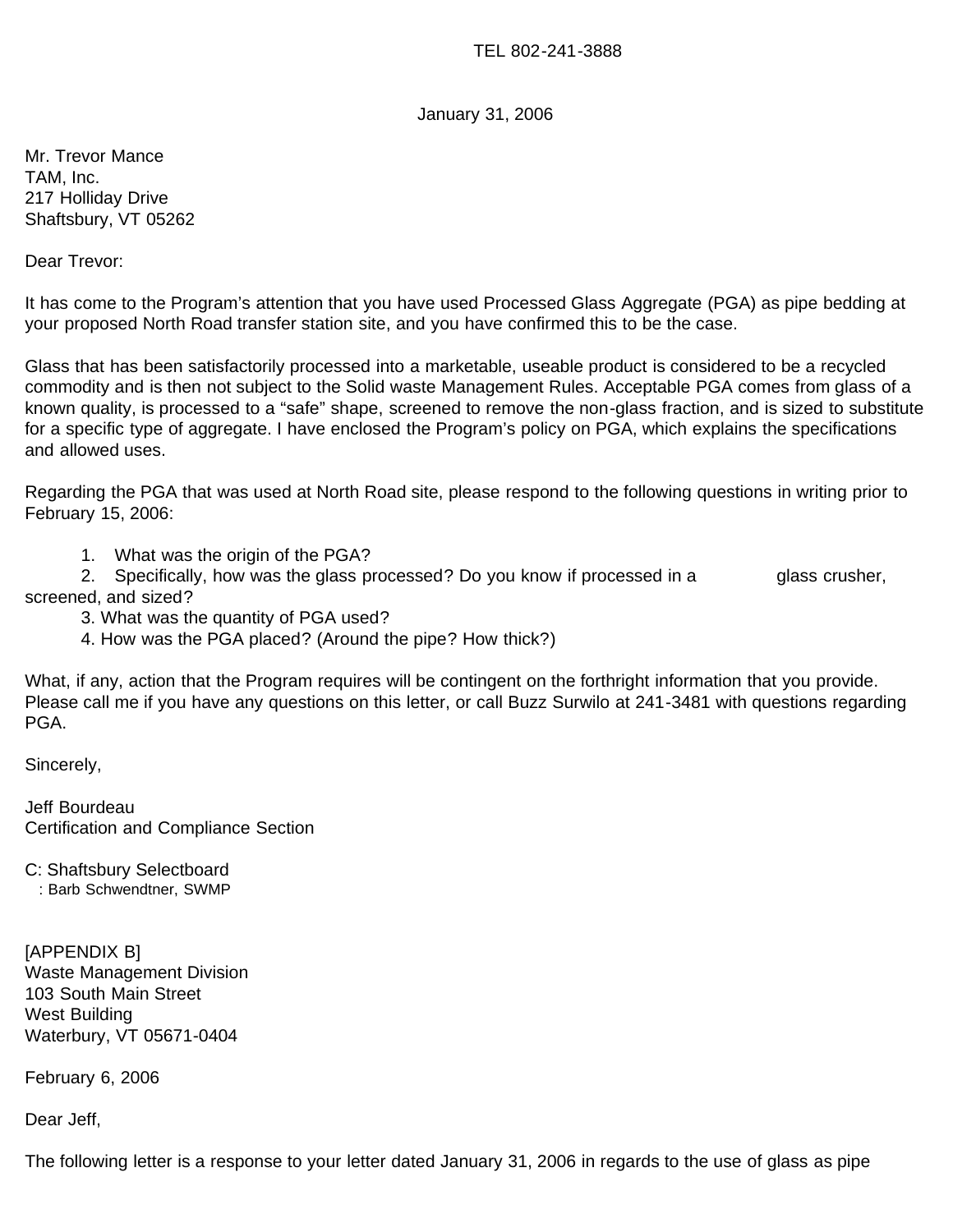bedding. As I discussed over the phone with you and in person with Mr. Surwilo I contacted the program in the spring of 2005 about the use of crushed glass as either fill or bedding material. At that time I was told that while it cannot be considered recycled it can be classified as "diverted waste." This classification was discussed with Jim Mead, selectman with the Town of Shaftsbury's and the tonnage was recorded in the Town's quarterly filings with the state.

In response to your specific questions please find the following answers:

### 1. What was the origin of the PGA?

The origin of the PGA was exclusively from the Town of Shaftsbury's recycling center located across the street. This glass was collected by residents dropping off there recyclables at the town facility.

### 2. Specifically, how was the glass processed? Do you know if processed in a glass crusher, screened, and sized?

The glass comes in from residents and is inspected by the operator of the facility to make sure it has no tops, labels. and is clean. At that point he usually throws by hand the bottles into a concrete bunker set up by the Town. Once a week any glass that had broken in the collection bin would be scooped out with a skid steer and dumped into the bunker. At that time the skid steer was used to turn the material until it was crushed. Periodically, during the time period the glass was collected the Town's trucks-cavator (a 977 Cat, with an approximate weight of 60,000 pounds) would be used to further crush and turn over the glass to assure pulverization. When the glass was trucked out the large machine was again used to load the material. The glass was not processed in a machine for crushing glass and was not screened and sized.

## 3. What was the quantity of PGA used?

After reviewing our records we have a total of 83 tons of glass that was handled. However, I am not completely sure if all of that had been used in the bedding for the culvert we installed. If it was not all used the remainder was taken to County Waste in Clifton Park, NY.

### 4. How was the PGA placed?

The glass was placed as a base for a culvert we installed at our yard. The approximate depth was probably about a foot thick and a few feet wide. (I must admit I was not there for the entire process but did give the operator his instructions). The reason for the use of the glass is this area is prone to having rocks moving with freeze and thaw cycles. Area contractors advised me that using a bedding of sand or the equivalent (crushed glass) would reduce the likelihood of culvert damage or separation of the joints in the culvert caused by heaving rocks.

I hope I have answered your questions to the level of detail you need. If any additional information is needed please don't hesitate to call or write.

Best regards,

*[signature]*

Trevor Mance TAM, Inc.

*[State of Vermont seal* 103 South Main Street *and letterhead]* West Building

[APPENDIX C] Agency of Natural Resources Department of Environmental Conservation Waste Management Division